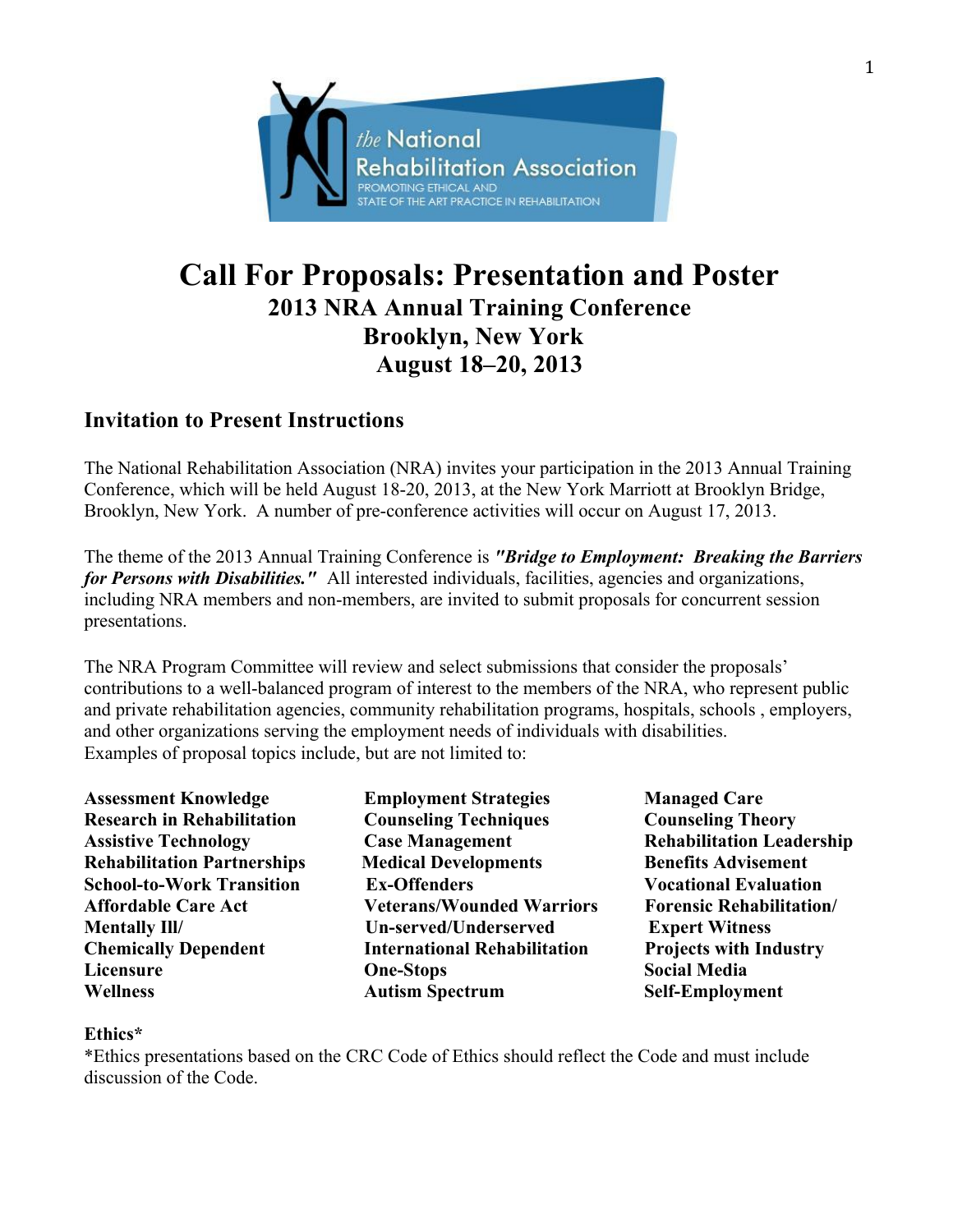Proposals for full regular presentations should be designed for concurrent sessions of one hour (1.0) to one and half hours (1.5) durations. All concurrent sessions will be set up theater or classroom style with a podium, and a screen. Any other individual AV needs is the responsibility of the presenter. Please be sure to accurately complete the AV Request included in the Call for Proposals. Sponsored speakers may want to contact their Chapters or Divisions regarding financial support for additional audio-visual equipment, such as laptop computers. We are also accepting proposals for Poster Sessions, which should permit four groups to be cycled through in one hour (four fifteen minute sessions.)

Selected presenters are responsible for all lodging, travel, additional audiovisual equipment rental, and per diem costs associated with their participation in the conference. Presenters who do not register for the conference are invited to attend other conference sessions at no cost on the day of their presentation only, but will not be eligible for continuing education credits for those sessions. Presenters who choose to participate in the entire conference will be eligible for a 20% discount on registration and continuing education credits for sessions attended.

### **Review Criteria for Proposals:**

Overall quality; Relevance to the field of rehabilitation; Well-defined focus that can be presented in a 1.0 hour or 1.5 hour format; Practical application of idea presented; Originality and timeliness of idea. Ethics presentations based on the CRC Code of Ethics should so indicate.

### **Notification:**

Notification of proposal inclusion will be provided to the primary presenter by May 15th, 2013

### **Instructions for Proposal Submission:**

Please use the Call for Proposals form (attached) or an exact duplicate. Please assure all information is clearly legible. Submit the **original plus two copies (only if mailed)**. Application must be complete.

Do not exceed the space provided (**please do not add extra sheets except those containing presenter vita information**).

Handouts must accompany program proposal applications. Handouts, including alternative formats for handouts, are the speakers' responsibilities to provide on-site.

**Include a one-page resume or vita for each presenter.**

## **PLEASE SUBMIT ALL PROPOSALS BY March 1st, 2013**

Questions about the program should be submitted to Conference Co-Chair for Program: Anthony J. Spinelli: anthony.spinelli@ed.gov

Each proposal must be submitted to these three individuals by email: (1) Anthony J. Spinelli: anthony.spinelli@ed.gov (2) Conference Co-Chair for Management: Anthony J. LaGattuta: alagattuta@aol.com and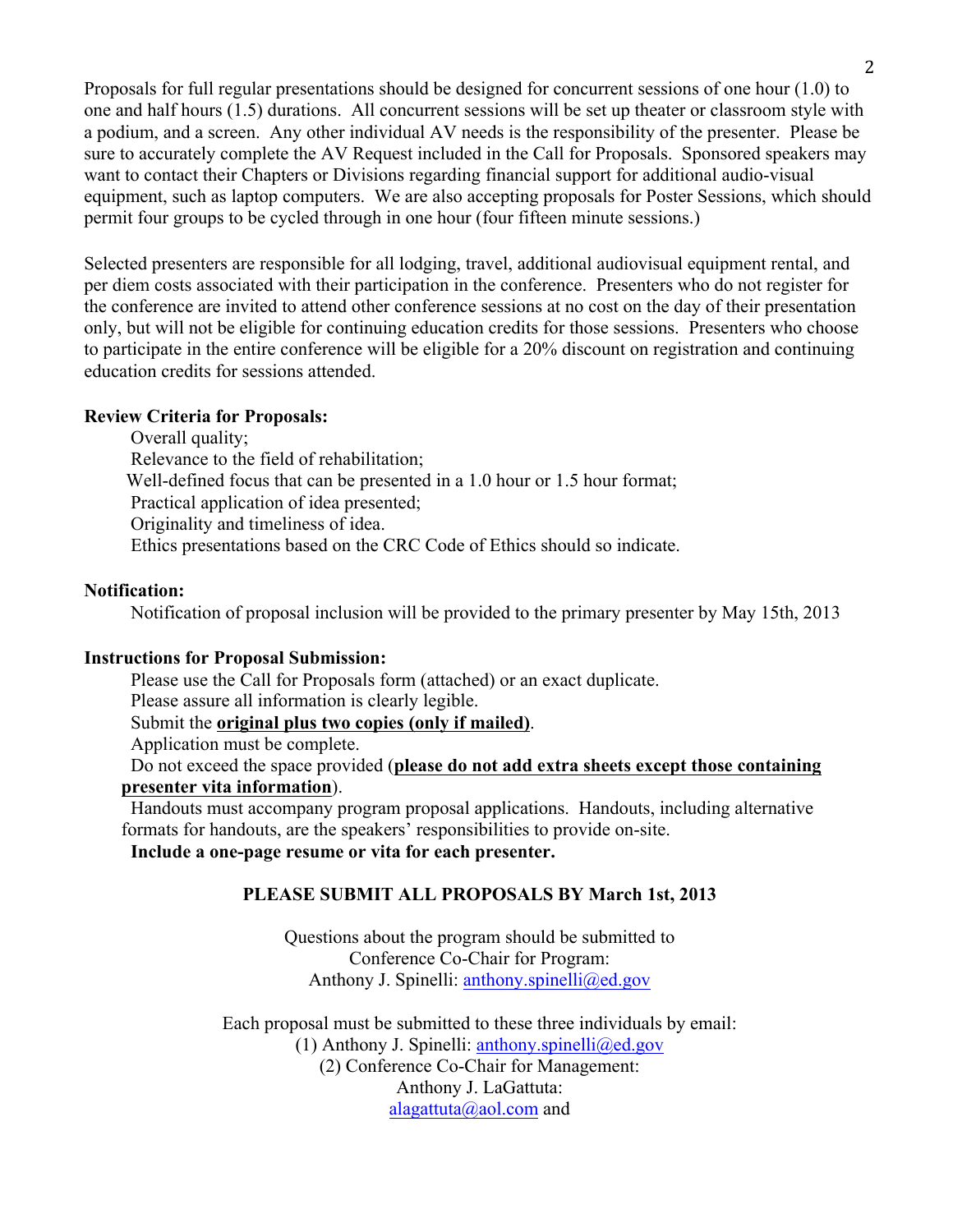### (3) NRA Administrative Assistant Sandra Mulliner: smulliner@nationalrehab.org (if *any* material must be mailed, please clear it with Tony Spinelli and send it to: NY Metro Chapter of NRA, Inc. NYU Wasserman Center 133 East 13th Street, 2nd Floor, NY, NY 10003, Attn: Paula Lee)

**Hotel Accommodations:** New York Marriott at the Brooklyn Bridge 333 Adams Street Brooklyn, New York 11201-3714 718-246-7000/888-436-3759

Hotel Room Rate: \$209 Single/Double plus 14.75% Tax

Room rate applies from August 15th<sup>th</sup> until August 19<sup>th</sup> with checkout on August 20th<sup>th</sup> **The cut-off date for this room rate is 6pm, July 25, 2013. Anyone wishing to come earlier or leave later - should call directly and as early as possible to see if the same rate is available. If you are registering just for the conference period, you can register directly at:**

https://resweb.passkey.com/go/nrabrooklyn2013

Attached are three pages of the CALL FOR PRESENTATION PROPOSAL FORM electronic document https://www.nyceda.org/wp-content/uploads/2013/01/NRA-2013-Call-for-Presentation.pdf as well as the one and a half page CALL FOR POSTER SESSION PROPOSAL FORM electronic document https://www.nyceda.org/wp-content/uploads/2013/01/NRA-2013-Call-for-Poster-.pdf

Please complete as appropriate.

Conference Website: https://www.nyceda.org/nra-2013-annual-training-conference/

## **CALL FOR PRESENTATION PROPOSAL FORM Please complete the entire form, print clearly and return by March 1st, 2013**

National Rehabilitation Association 2013 Training Conference Hosted by Metropolitan New York Chapter "Bridge to Employment and Breaking the Barriers for Persons with Disabilities" August 18-20, 2013 Brooklyn Bridge Marriott in Brooklyn, New York

 $\mathcal{L}_\text{max}$  and  $\mathcal{L}_\text{max}$  and  $\mathcal{L}_\text{max}$  and  $\mathcal{L}_\text{max}$  and  $\mathcal{L}_\text{max}$  and  $\mathcal{L}_\text{max}$ 

**TITLE OF PRESENTATION:** (10 words or less)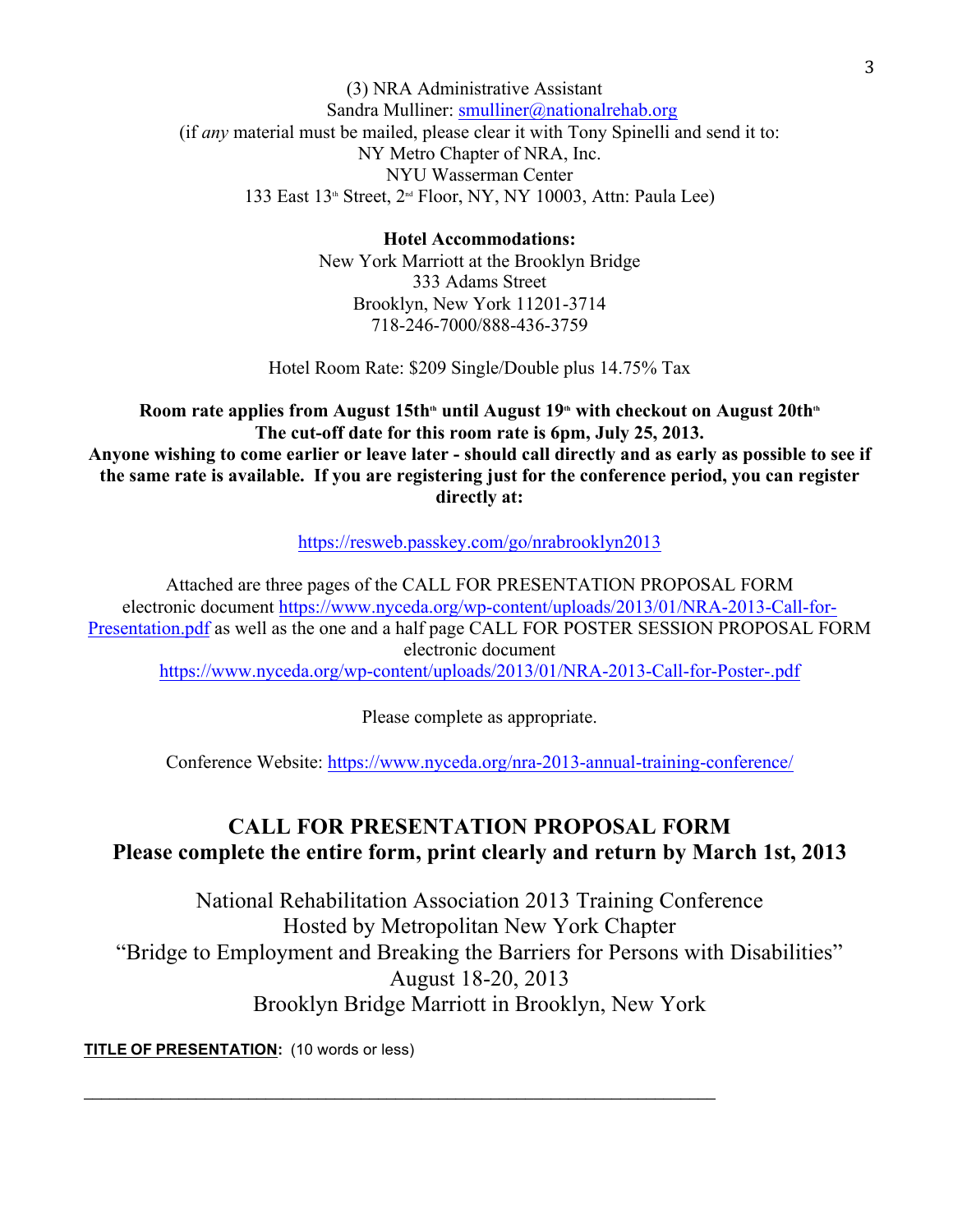**ABSTRACT/SUMMARY OF PRESENTATION:** Please limit to 75 words or less, suitable for publication. Specifics will help conference attendees select presentations to attend.

| <b>PRESENTATION OBJECTIVES:</b> Credentialing Boards require program objectives to be stated in behavioral<br>terms with a minimum of three (Example: Objective 1: Identify the problem; Objective 2: Define potential new |  |
|----------------------------------------------------------------------------------------------------------------------------------------------------------------------------------------------------------------------------|--|
| approach; and Objective 3: Develop strategies to implement). Also, please address the following two                                                                                                                        |  |
| questions: 1) How does your presentation improve core competencies for a counselor/social worker? 2) How                                                                                                                   |  |
| does your program relate to a counselor/social worker performing their job?                                                                                                                                                |  |
| Objective 1:                                                                                                                                                                                                               |  |
| <u> 1990 - Johann Barbara, martin amerikan ba</u>                                                                                                                                                                          |  |
| Objective 2:<br><u> 1980 - Jan James James Barnett, martin de la populación de la propia de la propia de la propia de la propia d</u>                                                                                      |  |
|                                                                                                                                                                                                                            |  |
| Objective 3:<br><u> 1989 - Johann Barbara, martxa alemaniar argumento estas alemaniar alemaniar alemaniar alemaniar alemaniar a</u>                                                                                        |  |
|                                                                                                                                                                                                                            |  |
| <b>PRESENTATION DAY PREFERENCE:</b> Please mark your 1 <sup>st</sup> and 2 <sup>nd</sup> choices.                                                                                                                          |  |
| Sun. 8/18 Morning Session                                                                                                                                                                                                  |  |
| Sun. 8/18 Afternoon Session                                                                                                                                                                                                |  |
| Mon. 8/19 Morning Session                                                                                                                                                                                                  |  |
| Mon. 8/19 Afternoon session                                                                                                                                                                                                |  |
| Tues. 8/20 Morning Session only                                                                                                                                                                                            |  |
| PRESENTATION LENGTH PREFERENCE:                                                                                                                                                                                            |  |
| One Hour Session<br>One and a Half Hour Session                                                                                                                                                                            |  |
|                                                                                                                                                                                                                            |  |

## **Audio Visual Needs**

NRA will evaluate the needs of our presenters and make every attempt to secure necessary audio visual equipment. NRA will provide a screen package with an LCD projector and microphone. Presenters are responsible for bringing their own laptop or tablet device with the presentation. Please identify AV Needs.

 $\mathcal{L}_\text{max}$  and  $\mathcal{L}_\text{max}$  and  $\mathcal{L}_\text{max}$  and  $\mathcal{L}_\text{max}$  and  $\mathcal{L}_\text{max}$  and  $\mathcal{L}_\text{max}$ 

 $\mathcal{L}_\text{max}$  , and the set of the set of the set of the set of the set of the set of the set of the set of the set of

 $\mathcal{L}_\text{max}$  and  $\mathcal{L}_\text{max}$  and  $\mathcal{L}_\text{max}$  and  $\mathcal{L}_\text{max}$  and  $\mathcal{L}_\text{max}$  and  $\mathcal{L}_\text{max}$ 

EACH PRESENTER MUST COMPLETE THE FOLLOWING INFORMATION AS REQUIRED FOR APPROVAL. PLEASE PROVIDE YOUR EDUCATION (FIELDS OF STUDY MUST BE IDENTIFIED, E.G., REHABILITATION COUNSELING) AND BRIEFLY DESCRIBE YOUR EXPERIENCE AND/OR EXPERTISE IN THE AREA OF YOUR PRESENTATION.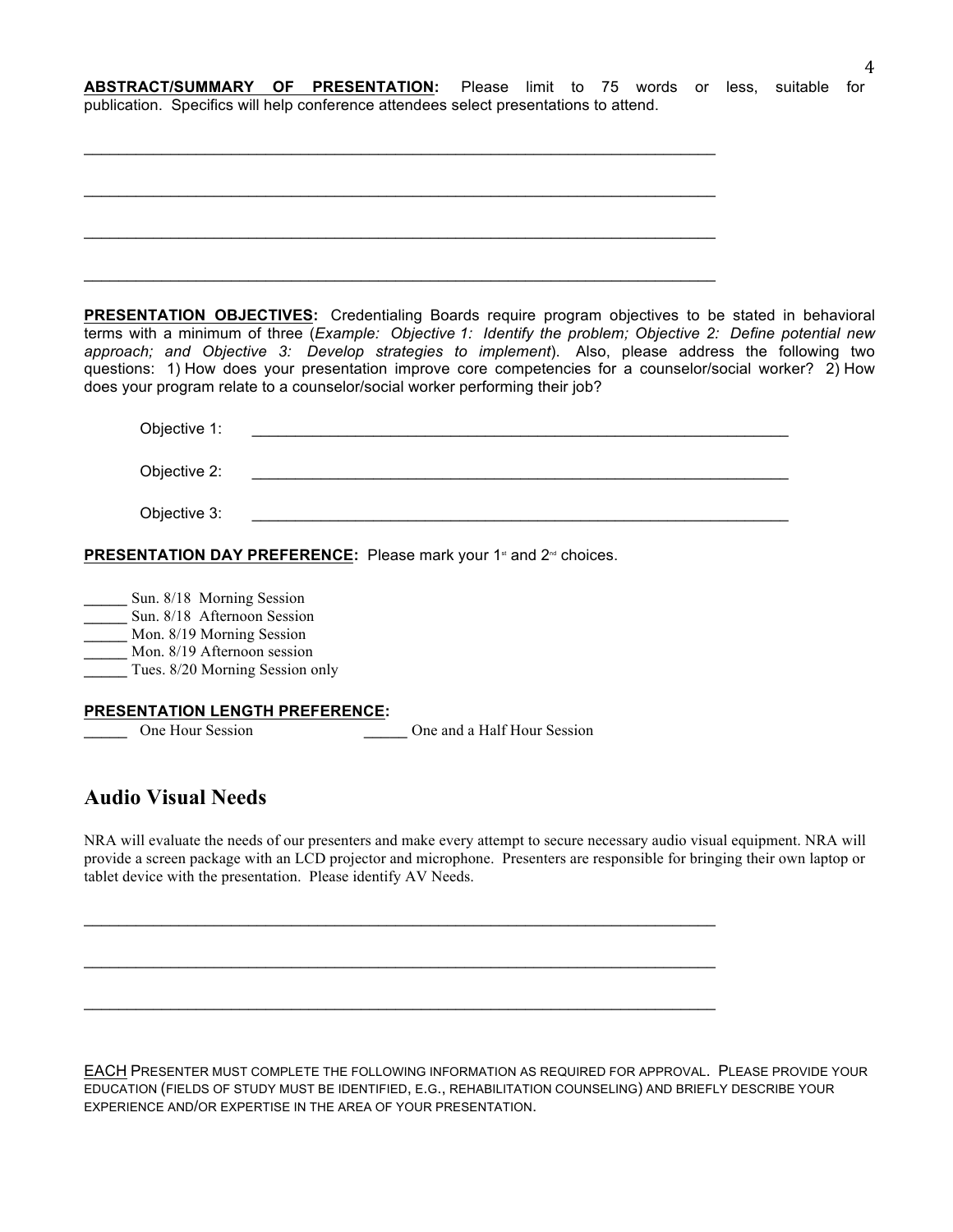THIS PERSON IS THE: ◯ LEAD PRESENTER OT ◯ CO-PRESENTER NAME

 $\mathcal{L}_\text{max} = \mathcal{L}_\text{max} = \mathcal{L}_\text{max} = \mathcal{L}_\text{max} = \mathcal{L}_\text{max} = \mathcal{L}_\text{max} = \mathcal{L}_\text{max} = \mathcal{L}_\text{max} = \mathcal{L}_\text{max} = \mathcal{L}_\text{max} = \mathcal{L}_\text{max} = \mathcal{L}_\text{max} = \mathcal{L}_\text{max} = \mathcal{L}_\text{max} = \mathcal{L}_\text{max} = \mathcal{L}_\text{max} = \mathcal{L}_\text{max} = \mathcal{L}_\text{max} = \mathcal{$ 

 $\mathcal{L}_\mathcal{L} = \mathcal{L}_\mathcal{L} = \mathcal{L}_\mathcal{L} = \mathcal{L}_\mathcal{L} = \mathcal{L}_\mathcal{L} = \mathcal{L}_\mathcal{L} = \mathcal{L}_\mathcal{L} = \mathcal{L}_\mathcal{L} = \mathcal{L}_\mathcal{L} = \mathcal{L}_\mathcal{L} = \mathcal{L}_\mathcal{L} = \mathcal{L}_\mathcal{L} = \mathcal{L}_\mathcal{L} = \mathcal{L}_\mathcal{L} = \mathcal{L}_\mathcal{L} = \mathcal{L}_\mathcal{L} = \mathcal{L}_\mathcal{L}$ 

EMAIL ADDRESS (REQUIRED)

▢ HOME ▢ WORK MAILING ADDRESS

CITY, STATE, ZIP

WORK PHONE # ▢ HOME ▢ CELL #

PLEASE LIST DEGREES/CREDENTIALS AND INCLUDE FIELD OF STUDY/EMPHASIS FOR EACH, E.G., M.ED. IN REHAB COUNSELING:

 $\mathcal{L}_\mathcal{L} = \{ \mathcal{L}_\mathcal{L} = \{ \mathcal{L}_\mathcal{L} = \{ \mathcal{L}_\mathcal{L} = \{ \mathcal{L}_\mathcal{L} = \{ \mathcal{L}_\mathcal{L} = \{ \mathcal{L}_\mathcal{L} = \{ \mathcal{L}_\mathcal{L} = \{ \mathcal{L}_\mathcal{L} = \{ \mathcal{L}_\mathcal{L} = \{ \mathcal{L}_\mathcal{L} = \{ \mathcal{L}_\mathcal{L} = \{ \mathcal{L}_\mathcal{L} = \{ \mathcal{L}_\mathcal{L} = \{ \mathcal{L}_\mathcal{$ 

 $\mathcal{L}_\mathcal{L} = \mathcal{L}_\mathcal{L} = \mathcal{L}_\mathcal{L} = \mathcal{L}_\mathcal{L} = \mathcal{L}_\mathcal{L} = \mathcal{L}_\mathcal{L} = \mathcal{L}_\mathcal{L} = \mathcal{L}_\mathcal{L} = \mathcal{L}_\mathcal{L} = \mathcal{L}_\mathcal{L} = \mathcal{L}_\mathcal{L} = \mathcal{L}_\mathcal{L} = \mathcal{L}_\mathcal{L} = \mathcal{L}_\mathcal{L} = \mathcal{L}_\mathcal{L} = \mathcal{L}_\mathcal{L} = \mathcal{L}_\mathcal{L}$ 

CURRENT EMPLOYER POSITION TITLE **EXPERIENCE IN THE FIELD** PLEASE DESCRIBE YOUR EMPLOYMENT EXPERIENCE AS IT RELATES TO YOUR PRESENTATION:

PLEASE DESCRIBE ANY ADDITIONAL EXPERIENCE/EXPERTISE AS IT RELATES TO YOUR PRESENTATION:

▢ **ACCOMMODATION REQUEST**: PLEASE DESCRIBE ANY ACCOMMODATIONS YOU REQUIRE, E.G., AN INTERPRETER

 $\mathcal{L}_\mathcal{L} = \{ \mathcal{L}_\mathcal{L} = \{ \mathcal{L}_\mathcal{L} = \{ \mathcal{L}_\mathcal{L} = \{ \mathcal{L}_\mathcal{L} = \{ \mathcal{L}_\mathcal{L} = \{ \mathcal{L}_\mathcal{L} = \{ \mathcal{L}_\mathcal{L} = \{ \mathcal{L}_\mathcal{L} = \{ \mathcal{L}_\mathcal{L} = \{ \mathcal{L}_\mathcal{L} = \{ \mathcal{L}_\mathcal{L} = \{ \mathcal{L}_\mathcal{L} = \{ \mathcal{L}_\mathcal{L} = \{ \mathcal{L}_\mathcal{$  $\mathcal{L}_\mathcal{L} = \mathcal{L}_\mathcal{L} = \mathcal{L}_\mathcal{L} = \mathcal{L}_\mathcal{L} = \mathcal{L}_\mathcal{L} = \mathcal{L}_\mathcal{L} = \mathcal{L}_\mathcal{L} = \mathcal{L}_\mathcal{L} = \mathcal{L}_\mathcal{L} = \mathcal{L}_\mathcal{L} = \mathcal{L}_\mathcal{L} = \mathcal{L}_\mathcal{L} = \mathcal{L}_\mathcal{L} = \mathcal{L}_\mathcal{L} = \mathcal{L}_\mathcal{L} = \mathcal{L}_\mathcal{L} = \mathcal{L}_\mathcal{L}$ 

#### **SUBMISSION INFORMATION**

AS A PRESENTER, YOU ARE ELIGIBLE FOR A 20% DISCOUNT ON YOUR CONFERENCE REGISTRATION. PLEASE DIRECT ANY QUESTIONS VIA EMAIL (PREFERRED) TO THE CONFERENCE CO-CHAIR FOR PROGRAM, ANTHONY SPINELLI- ANTHONY.SPINELLI@ED.GOV WITH THE SUBJECT LINE: NRA CONFERENCE PROGRAM QUESTION OR CONTACT HIM AT 646-428-3789.

 $\mathcal{L}_\mathcal{L} = \{ \mathcal{L}_\mathcal{L} = \{ \mathcal{L}_\mathcal{L} = \{ \mathcal{L}_\mathcal{L} = \{ \mathcal{L}_\mathcal{L} = \{ \mathcal{L}_\mathcal{L} = \{ \mathcal{L}_\mathcal{L} = \{ \mathcal{L}_\mathcal{L} = \{ \mathcal{L}_\mathcal{L} = \{ \mathcal{L}_\mathcal{L} = \{ \mathcal{L}_\mathcal{L} = \{ \mathcal{L}_\mathcal{L} = \{ \mathcal{L}_\mathcal{L} = \{ \mathcal{L}_\mathcal{L} = \{ \mathcal{L}_\mathcal{$ 

**PLEASE SUBMIT ALL PAGES OF YOUR PROPOSAL VIA EMAIL (PREFERRED) BY March 1st, 2013 TO:** ANTHONY SPINELLI – ANTHONY.SPINELLI@ED.GOV ANTHONY LAGATTUTA - ALAGATTUTA@AOL.COM AND SANDRA MULLINER- SMULLINER@NATIONALREHAB.ORG

FOR ADDITIONAL INFORMATION, PLEASE VISIT THE OFFICIAL 2013 NRA NATIONAL CONFERENCE INFORMATION SITE: HTTPS://WWW.NYCEDA.ORG/NRA-2013-ANNUAL-TRAINING-CONFERENCE

NATIONAL REHABILITATION ASSOCIATION WEBSITE: HTTP://WWW.NATIONALREHAB.ORG OR THE NEW YORK METROPOLITAN CHAPTER OF NRA, INC. WEBSITE: HTTP://WWW.NYMETRONRA.ORG

**CALL FOR POSTER SESSION PROPOSAL FORM Please complete the entire form, print clearly and return by**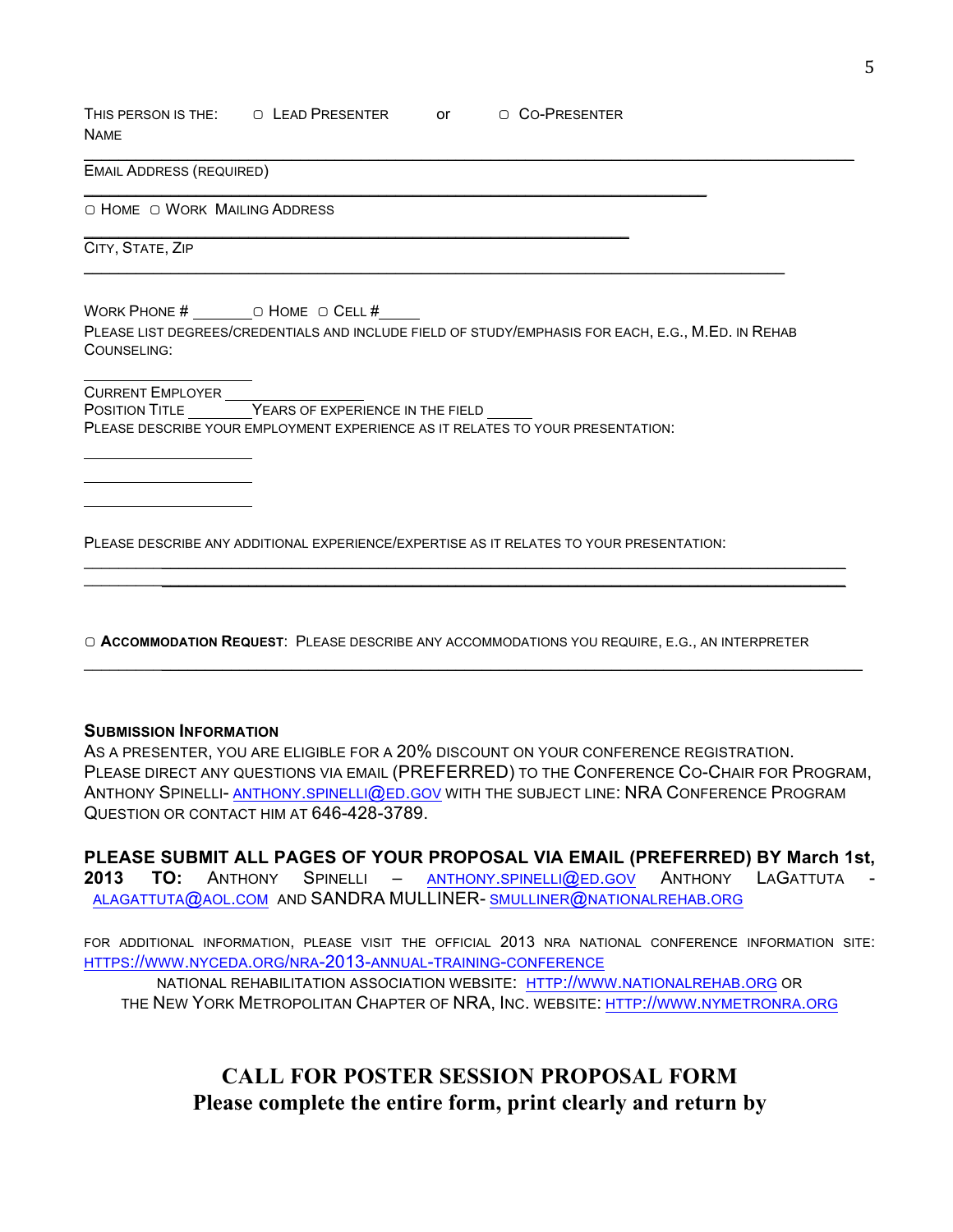## **March 1st, 2013**

## National Rehabilitation Association 2013 Training Conference Hosted by the Metropolitan New York Chapter "Bridge to Employment: Breaking the Barriers for Persons with Disabilities" August 18-20, 2013 Brooklyn Bridge Marriott in Brooklyn, New York

#### **Presentation Information**

*TITLE OF PRESENTATION:* (10 words or less)

*ABSTRACT/SUMMARY OF PRESENTATION:*

Please limit to 75 words or less, suitable for publication. Specifics will help conference attendees select presentations to attend.

 $\mathcal{L}_\mathcal{L} = \{ \mathcal{L}_\mathcal{L} = \{ \mathcal{L}_\mathcal{L} = \{ \mathcal{L}_\mathcal{L} = \{ \mathcal{L}_\mathcal{L} = \{ \mathcal{L}_\mathcal{L} = \{ \mathcal{L}_\mathcal{L} = \{ \mathcal{L}_\mathcal{L} = \{ \mathcal{L}_\mathcal{L} = \{ \mathcal{L}_\mathcal{L} = \{ \mathcal{L}_\mathcal{L} = \{ \mathcal{L}_\mathcal{L} = \{ \mathcal{L}_\mathcal{L} = \{ \mathcal{L}_\mathcal{L} = \{ \mathcal{L}_\mathcal{$ 

 $\mathcal{L}_\mathcal{L} = \{ \mathcal{L}_\mathcal{L} = \{ \mathcal{L}_\mathcal{L} = \{ \mathcal{L}_\mathcal{L} = \{ \mathcal{L}_\mathcal{L} = \{ \mathcal{L}_\mathcal{L} = \{ \mathcal{L}_\mathcal{L} = \{ \mathcal{L}_\mathcal{L} = \{ \mathcal{L}_\mathcal{L} = \{ \mathcal{L}_\mathcal{L} = \{ \mathcal{L}_\mathcal{L} = \{ \mathcal{L}_\mathcal{L} = \{ \mathcal{L}_\mathcal{L} = \{ \mathcal{L}_\mathcal{L} = \{ \mathcal{L}_\mathcal{$ 

| <b>Presenter Information</b>                                               |                                                                                            |                                               |  |
|----------------------------------------------------------------------------|--------------------------------------------------------------------------------------------|-----------------------------------------------|--|
|                                                                            | Presenter Name                                                                             |                                               |  |
| School/Organization<br>Affiliation                                         |                                                                                            | <u> 1980 - Andrea Andrew Maria (h. 1980).</u> |  |
|                                                                            | Email Address <b>Communication Communication Communication Communication Communication</b> |                                               |  |
| Address                                                                    |                                                                                            |                                               |  |
| <b>Presenter Credentials</b><br>Include degrees,<br>credentials, and field |                                                                                            |                                               |  |

 $\mathcal{L}_\text{max}$ 

Presenter Experience including defense/publication of information from this poster